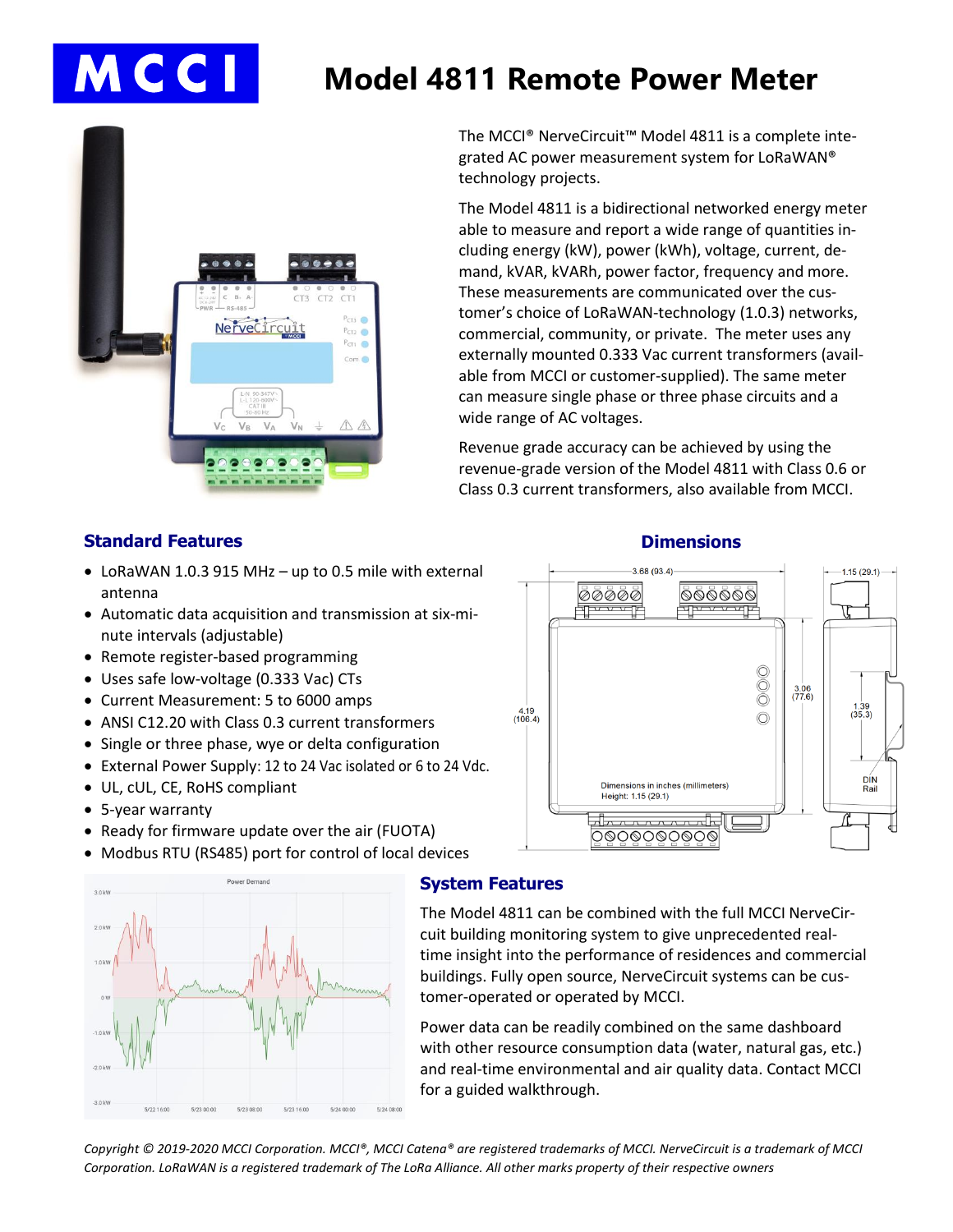# **Long-Range Wireless Communication**

Unlike many other wireless sensing approaches, the Model 4811 gets up to half-mile range in urban environments without site planning, complex RF engineering, or a SIM card. Rather than rely on Wi-Fi and tapping into the corporate network, it uses special encrypted protocols and simple, secure gateways that can be placed anywhere, typically outside the corporate firewall. One gateway can handle up to 10,000 devices; if noise or congestion limit capacity, it's easy to add another gateway – the devices automatically take advantage of all the gateways in range. Rather than using licensed spectrum and cellular connections for every device, LoRaWAN technology networks use unlicensed (free to use) spectrum in the 900 MHz band. This frequency range inherently has good building penetration; the innovative radio allows for extremely long range communication by clever use of redundancy and advanced modulation techniques. Most important, the radio technology is optimized for *things*, not *phones*; this allows for great service at a very modest price.

The long-range communication module in the Model 4811 is based on the MCCI Catena 4801. MCCI provides a full Arduino board-support package and libraries to allow rapid customization by system integrators, including an open-source LoRaWAN stack. STM tools may also be used.

The Model 4811 works well with and is tested wit[h The Things Network](https://thethingsnetwork.org/) (an open-source, user-owned IoT network based on LoRaWAN); but can be used with any LoRaWAN-compatible network, including offerings from Actility, chirpserver.io, Helium, machineQ, myDevices, MultiTech, Senet, SenRa, Tata, and others.

Software is open source and available from MCCI. Hardware design is readily available, but because the metering technology is proprietary to an MCCI partner, hardware is not fully open source.

# **Specifications**

#### **Accuracy**

| <b>Parameter</b>                                   | <b>Test Conditions</b>             | Typ   | <b>Max</b> | <b>Unit</b> |
|----------------------------------------------------|------------------------------------|-------|------------|-------------|
| EnergySum, Energy1, 2, 3 (active energy)           | elapsed time >= 10 s               | ±0.2  | ±0.5       | %           |
| PowerSum, Power1, 2, 3 (active power)              | averaging $>= 1 s$                 | ±0.3  | ±0.5       | %           |
| VoltA, B, C, VoltAB, BC, CA (RMS voltage)          | averaging $>= 1 s$                 | ±0.3  | ±0.5       | %           |
| Current1, 2, 3 (RMS current)                       | averaging $>= 1 s$                 | ±0.2  | ±0.5       | %           |
| Freq (frequency)                                   | averaging $>= 1 s$                 | ±0.05 | ±0.2       | %           |
| PowerFactor1, 2, 3                                 | averaging $>= 1 s$ , PF $> 0.5$    | ±0.5  | ±1.0       | %           |
| EnergyReacSum, EnergyReac1, 2, 3 (reactive energy) | elapsed time $>=$ 10 s, PF $<$ 0.9 | ±0.6  | ±1.5       | %           |
| PowerReacSum, PowerReac1, 2, 3 (reactive power)    | averaging $>= 1 s$ , PF $< 0.9$    | ±0.6  | ±2.0       | %           |
| EnergyAppSum, EnergyApp1, 2, 3 (apparent energy)   | elapsed time >= 10 s               | ±0.3  | ±0.5       | %           |
| PowerAppSum, PowerApp1, 2, 3 (apparent power)      | averaging $>= 1 s$                 | ±0.3  | ±0.5       | %           |

Specifications apply to the underlying power metering module, and do not include errors caused by the current transformer accuracy or phase angle errors. "Rated current" is the current that generates a CT output voltage of 0.33333 Vac or equivalent milliamp output. Unless otherwise noted, all accuracy specifications assume the following conditions: *Line voltage*: 100 to 690 Vac; *Power factor(PF)*: 0; *Frequency*: 48-62 Hz; *Ambient Temperature*: 23°C ± 5°C; *CT Current*: 1% to 100% of rated current.

#### Revenue Models

- Meet the ANSI C12.1-2008 standard for revenue metering when used with class 0.6 or better current transformers.
- Meet the ANSI C12.20-2010 standard for revenue metering when used with class 0.3 or better current transformers.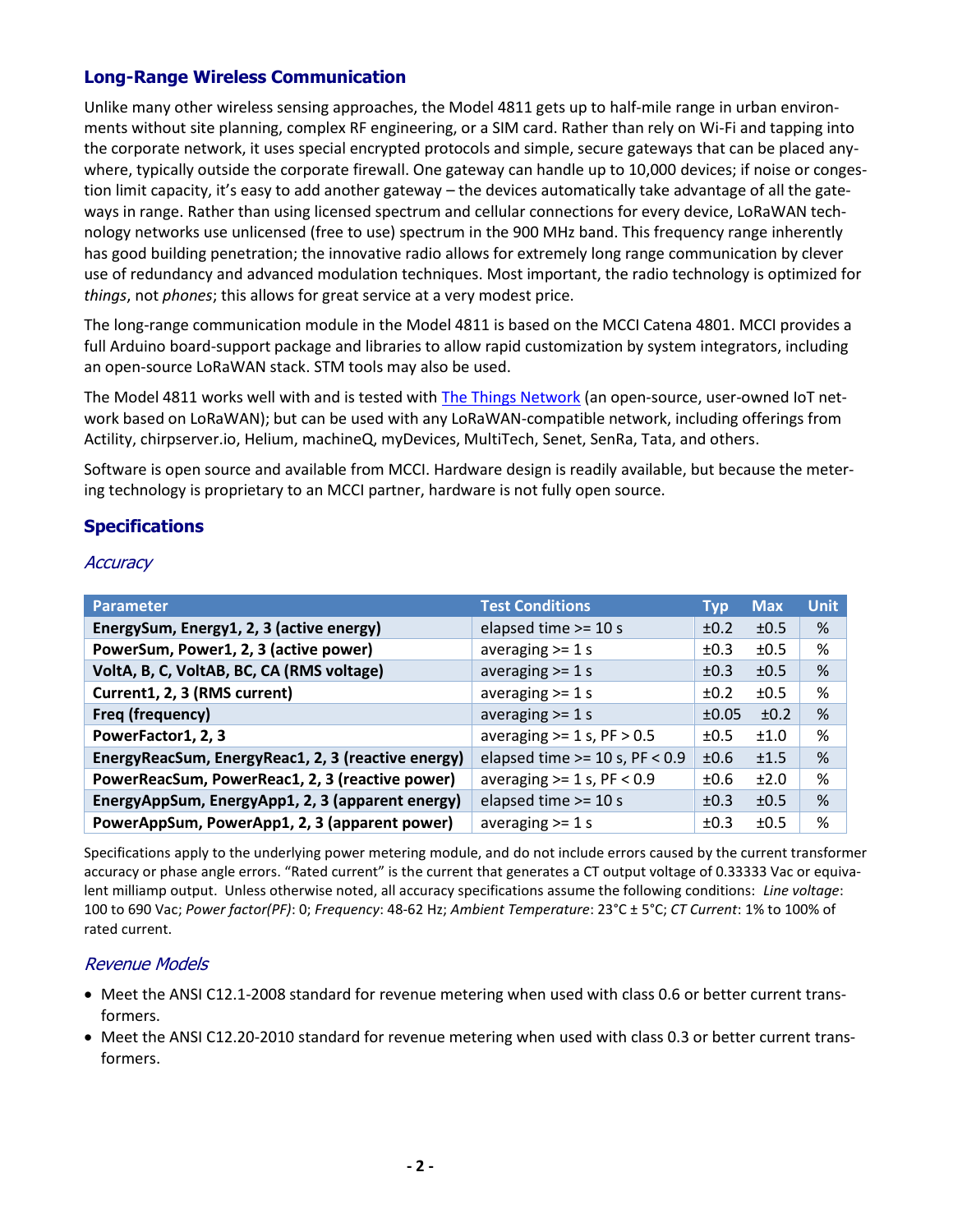# **Electrical**

# Power Supply

- **Nominal Power Supply Voltage:** 6 to 24 Vdc or isolated 12 to24 Vac source
- **Power Supply Minimum Operating Voltage:** 6 Vdc or 10 Vac
- **Power Supply Absolute Maximum Voltage:** 40 Vdc or 30 Vac
- **Power Supply Watts:** typical 0.6 W, maximum 1.0 W

# General Electrical

- **Line Frequency:** 45 to 65 Hz
- **Nominal Line-to-Neutral Vac:** 90 to 347 Vac
- **Nominal Line-to-Line Vac:** 120 to 600 Vac
- **Measurement Over-Voltage Limit:** 720 Vac
- **Over-Current Limit:** 200% of rated current. Exceeding 200% of rated current will not harm the meter, but current and power will not be measured accurately.
- **Maximum Surge:** EN 61000-4-5: 2kV, ANSI C12.1 combination wave: 6kV, 1.2/50 µs 8/20 µs
- **Line Voltage Power Consumption:** the line voltage sensing circuitry draws 0.006 watts per phase at 120 Vac, increasing to 0.150 watts per phase at 600 Vac.
- **Real Power (50-60 Hz):** ≤ 0.2 watts
- **Power Factor:** ~1.0
- **Rated VA:** 25 VA at 720 Vac, 50 Hz. The Rated VA is the maximum at 115% of nominal Vac at 50 Hz.
- **Measurement Category:** The line voltage measurement terminals on the meter are rated for CAT III, 600 Vac. Measurement Category III is for measurements performed in the building installation. Examples are measurements on distribution boards, bus-bars, branch circuits, plug loads, and permanently connected equipment such as motors, boilers and heaters.

# Current Transformer Inputs

- **Nominal Input Voltage (at CT Rated Current):** 0.3333 Vac RMS
- **Absolute Maximum Input Voltage:** 5.0 Vac RMS
- **Input Impedance at 50-60 Hz:** 23 kΩ

#### **Regulatory**

*Note: certifications are in progress. Underlying radio and power modules has passed all the following.*

- **UL:** UL Listed 2808. UL / IEC 61010-1, 3rd Edition; CAN/CSA-C22.2 No 61010-1-12, 3rd Edition
- **FCC:** Class B, FCC part 15, radiated and conducted emissions; FCC module ID VPYCMABZ.
- **CE:** EN 61326-1: 2013, industrial locations
- **ROHS Compliant**

#### **Environmental**

- **Operating Temperature:** -40°C to +80°C.
- **Operating Humidity:** non-condensing, 5% to 90% relative humidity (RH) up to 40°C, decreasing linearly to 50% RH at 55°C.
- **Operating Altitude:** up to 3000 m.
- **Pollution:** POLLUTION DEGREE 2 normally only non-conductive pollution; occasionally a temporary conductivity caused by condensation must be expected.
- **Indoor use:** suitable for indoor use
- **Outdoor use:** suitable for outdoor use if mounted inside an electrical enclosure rated NEMA 3R or 4 (IP66).